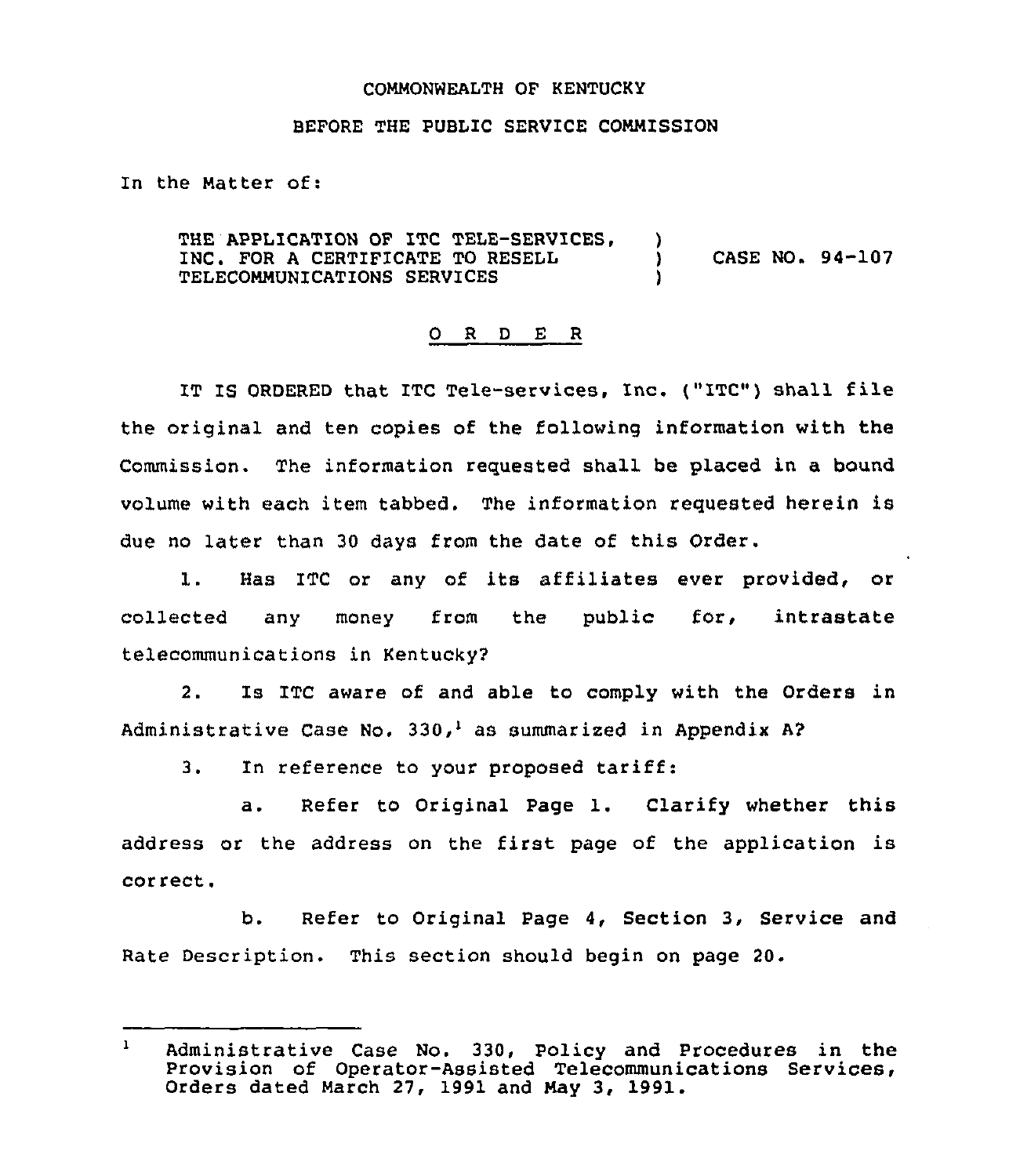c. Refer to Original Page 17, Section 2.6, Contested Charges. Insert this text at the end of the second to last sentence: "and advise the users of their right of appeal to the Kentucky Public Service Commission."

d. Refer to Original Page 25, Section 3.7, Late Payment Charge. Correct the spelling of the first word in the fourth line of paragraph text.

e. Refer to Original page 27, Section 3.10.1, Pay Telephone Reconnect Service. Correct the spelling of the first word in the fifth line.

f. Refer to Original Page 30, Section 3.10.3(A). Include usage charges that do not exceed ATaT's maximum rates for real time rated calls.

Done at Prankfort, Kentucky, this 26th day of April, 1994.

PUBLIC SERVICE COMMISSION

Fbr the Commissio

ATTEST:

Executive Director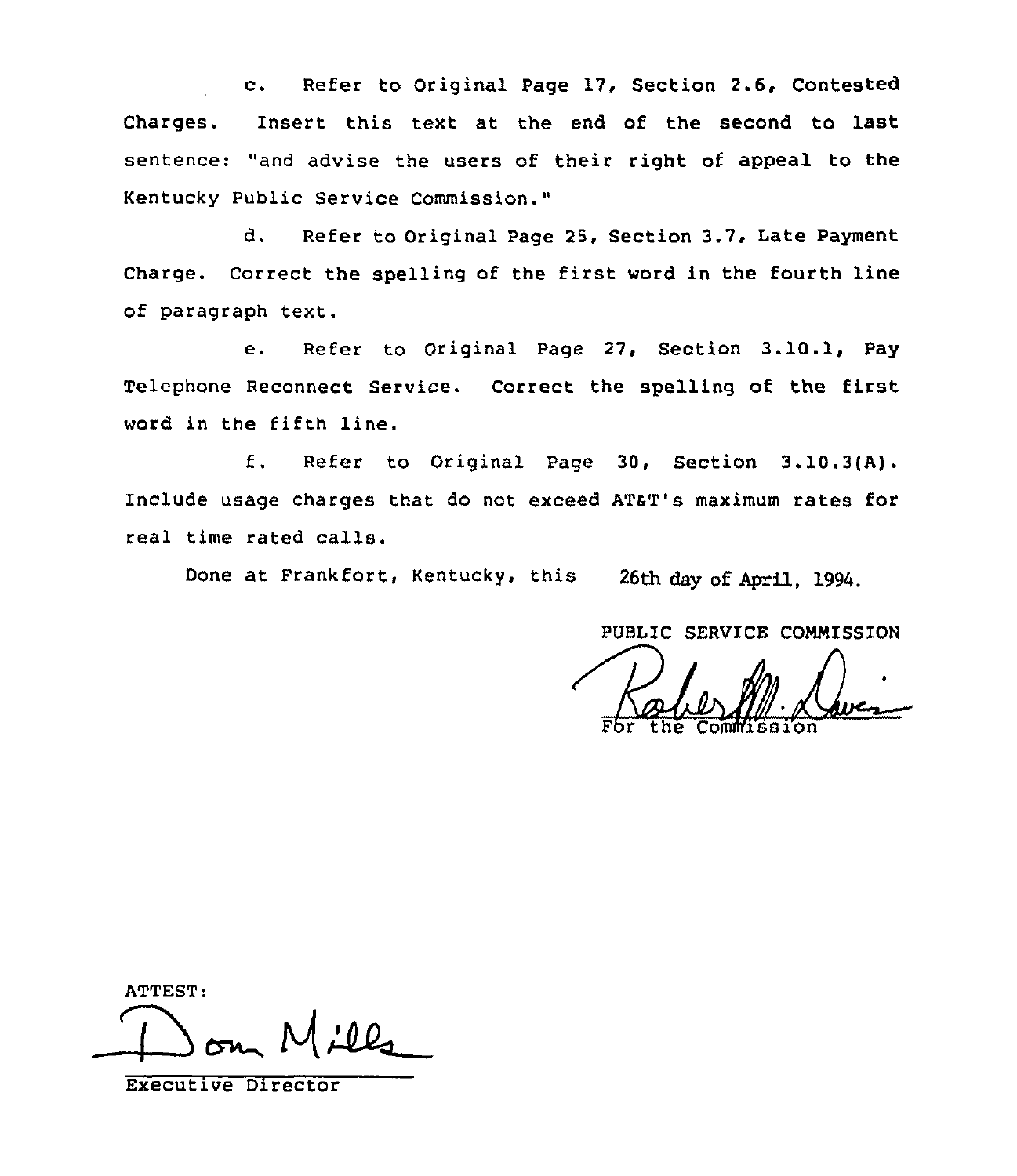## APPENDIX A

APPENDIX TO AN ORDER OF THE KENTUCKY PUBLIC SERVICE COMMISSION IN CASE NO. 94-107 DATED 4/26/94

Conditions of Service for the Provision of Operator Services Adopted from Commission Orders in Administrative Case No. 330, Orders Dated March 27, 1991 and May 3,<br>1991.

(1) Operator-assisted services shall be subject to rate regulation and rates shall not exceed AT5T Communications of the South Central States, Inc.'s ("AT&T") maximum approved rates. "Maximum approved rates" are defined to mean the rates approved by this Commission in AT&T's most recent rate proceeding for measured toll service applicable to operator-assisted calls, as well as the additional charges for operator assistance. Carriers are not permitted to include any other surcharges or to bill for uncompleted calls. Time-of-day discounts shall also be applicable. Carriers are also required to rate calls using the same basis that AT&T uses to rate calls, i.e., distance calculations based on points-of-call origination and termination, definitions of chargeable times, billing unit increments, rounding of fractional units, and minimum usages. When there is any change in AT&T's maximum approved rates, carriers shall file tariffs if necessary to comply with the requirements herein within 30 days of the effective date of AT&T's rate change.

(2) Except as otherwise indicated in this Order, non-dominant carriers shall be subject to regulation as delineated in the May 25, 1984 Order in Administrative Case No. 273 as well as any subsequent modifications to non-dominant carrier regulations. In the event of conflict, the terms of the instant Order shall take precedence, unless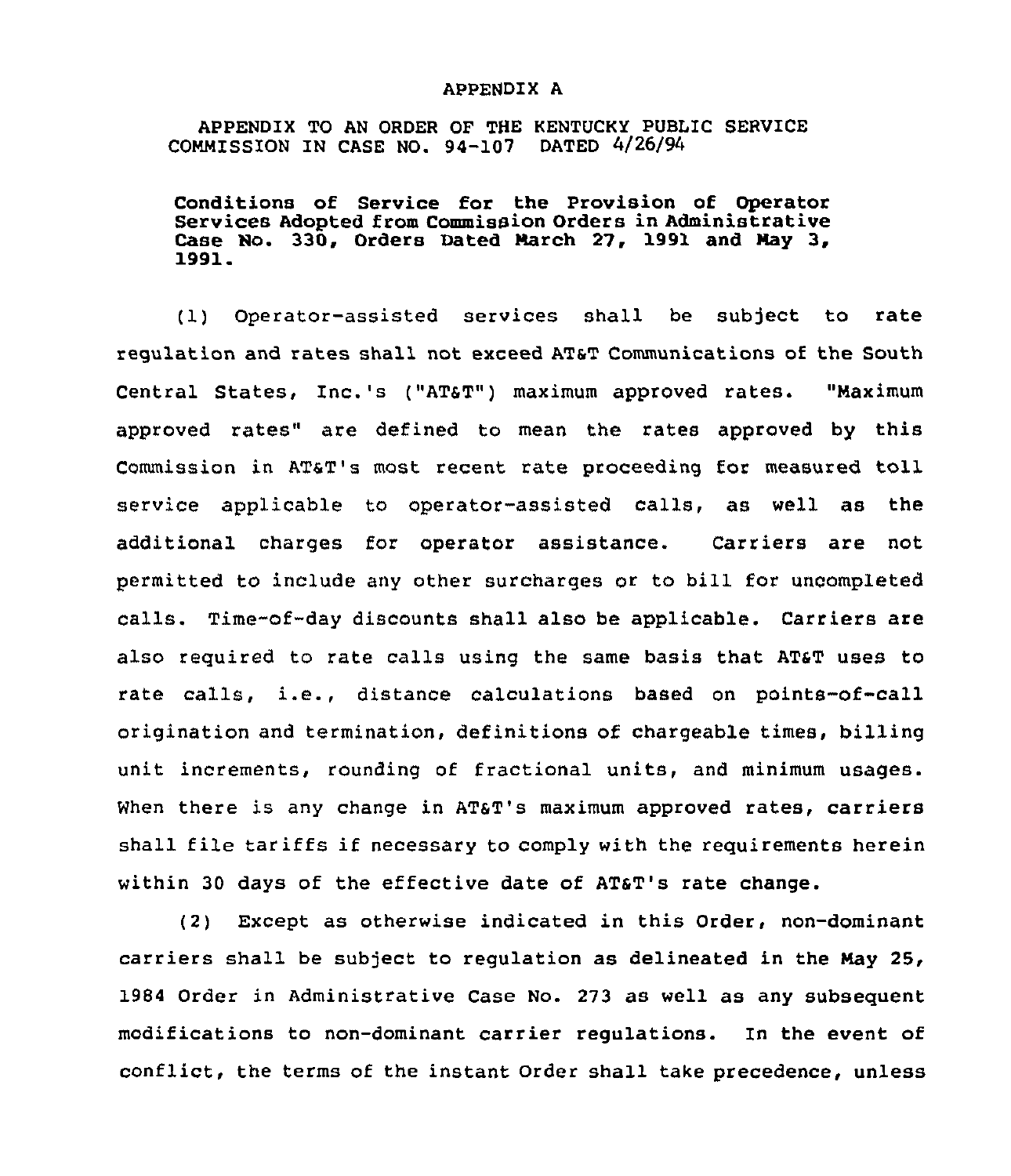a carrier is specifically relieved from compliance with any conditions contained herein.

(3) Operator service providers that provide service to traffic aggregators shall not allow access to the operator services of competing carriers to be blocked or intercepted. Blocking and interception prohibitions shall be included in tariffs and all contracts entered into with any traffic aggregator and shall state that violators will be subject to immediate termination of service after 20 days' notice to the owners of non-complying customer premises equipment.

(4) Traffic aggregator is defined to mean any person that, in the ordinary course of its operations, makes telephones available to the public or to transient users of its premises for intrastate telephone calls using <sup>a</sup> provider of operator services. Aggregators include hotels and motels, hospitals, universities, airports, gas stations, and non-local exchange carrier pay telephone owners. This definition includes the provision of all non-local exchange carrier pay telephones even if no compensation is paid to the owner of the pay telephone. The residential use of operator services is specifically excluded from this definition.

(5) Access to the local exchange carriers' operators shall not be blocked or otherwise intercepted by traffic aggregators. Specifically, all "0-" calls, that is, when an end-user dials zero without any following digits, shall be directed to the local exchange carrier operators. In equal access areas, "0+" intraLATA calls, that is, when an end-user dials zero and then dials the digits of the called telephone number, shall not be intercepted or blocked. In